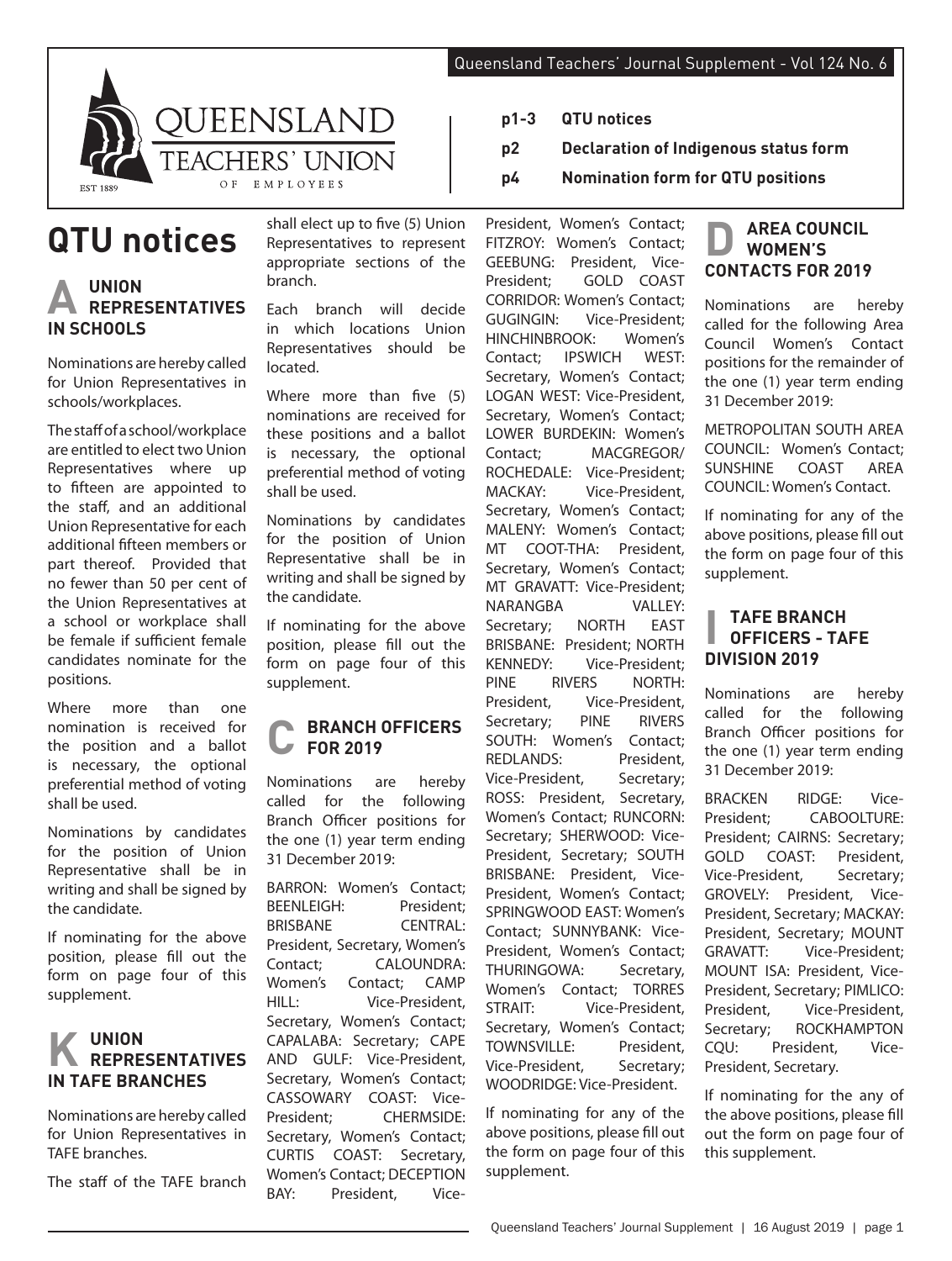

## **F APPLICANT REVIEW PANEL**

Nominations are hereby called for three (3) QTU nominees (one each from the primary, secondary and special education sectors) for the Applicant Review Panel for the three (3) year term beginning January 2020.

The Applicant Review Panel is a joint Union/department<br>panel vhich receives panel which receives applications from classified officers for relocation, as a result of either displacement or compassionate circumstances or following remote service. The panel assesses the eligibility of applicants for relocation and makes recommendations to the Vacancy Review Panel.

Election to be by Council.

If nomination for the above positions, please fill out the form on page four of this supplement.

#### **F PROFESSIONAL EXPERIENCE ADVISORY COMMITTEE, JAMES COOK UNIVERSITY (CAIRNS CAMPUS)**

Nominations are hereby called for one (1) Union Representative on the Professional Experience Advisory Committee, James Cook University (Cairns Campus) for a two (2) year term beginning January 2020.

The committee meets approximately four times per year to advise and review policy and procedures for the school experience program and to maintain close liaison and facilitate integration between schools, the university and employing authorities.

Election to be by the relevant Area Council.

If nominating for the above position, please fill out the form on page four of this supplement.

#### **F PROFESSIONAL EXPERIENCE ADVISORY COMMITTEE, JAMES COOK UNIVERSITY (TOWNSVILLE CAMPUS)**

Nominations are hereby called for one (1) Union Representative on the<br>Professional Experience Professional Advisory Committee, James Cook University (Townsville Campus) for a two (2) year term beginning January 2020.

The committee meets approximately four times per year to advise and review policy and procedures for the school experience program and to maintain close liaison and facilitate integration between schools, the university and employing authorities.

Election to be by the relevant Area Council.

If nominating for the above position, please fill out the form on page four of this supplement.

#### **QCU UNIONS FOR REFUGEES WORKING COMMITTEE**

Nominations are hereby called for two (2) QTU nominees to the Queensland Council of Unions' Unions for Refugees Working Committee for the one (1) year term commencing January 2020. The committee's primary objective is to advocate for the rights of refugees in line with Australia's humanitarian obligations and to develop and maintain relationships with community organisations operating within the refugee rights sphere. Meetings may be held up to ten times per year.

Election to be by Council.

If nominating for the above position, please fill out the form on page four of this supplement.

| <b>DECLARATION OF INDIGENOUS STATUS</b><br>Nominees for Indigenous positions are required to submit, along with their nomination, a declaration of their                     |                                                             | QTU/AEU(Q) Collection<br><b>Statement</b>                                               |  |
|------------------------------------------------------------------------------------------------------------------------------------------------------------------------------|-------------------------------------------------------------|-----------------------------------------------------------------------------------------|--|
| Indigenous status (unless previously provided) as follows:<br>I DO SOLEMNLY AND SINCERELY DECLARE THAT:                                                                      |                                                             | 1. For all matters relating<br>to personal information<br>collected about an individual |  |
| 1. I am of Aboriginal/Torres Strait Islander* descent; and                                                                                                                   | covered by the Privacy Act                                  |                                                                                         |  |
| 2. I identify as an Aboriginal person/Torres Strait Islander*; and                                                                                                           |                                                             | (1988), the individual will<br>need to write to the General                             |  |
| 3. *I am accepted as such by the #<br>currently live; or                                                                                                                     |                                                             | Secretary, QTU, PO Box<br>1750. Milton LPO 4064.                                        |  |
|                                                                                                                                                                              |                                                             | 2. You may gain access to<br>personal information<br>about you, held by the<br>OTU.     |  |
| (* Delete whichever is not applicable) (# Insert name of Community)                                                                                                          |                                                             | 3. The information is                                                                   |  |
| I make this solemn declaration by virtue of the Oaths Act 1867 and conscientiously believing the statements<br>contained in this declaration to be true in every particular. | collected to ascertain your<br>eligibility to be elected to |                                                                                         |  |
|                                                                                                                                                                              |                                                             | an Indigenous position on<br>Gandu Jarjum.                                              |  |
| Before me                                                                                                                                                                    |                                                             | 4. The Union will not disclose<br>this information to any                               |  |
| (signature of person before whom the declaration is made)                                                                                                                    |                                                             | outside bodies.                                                                         |  |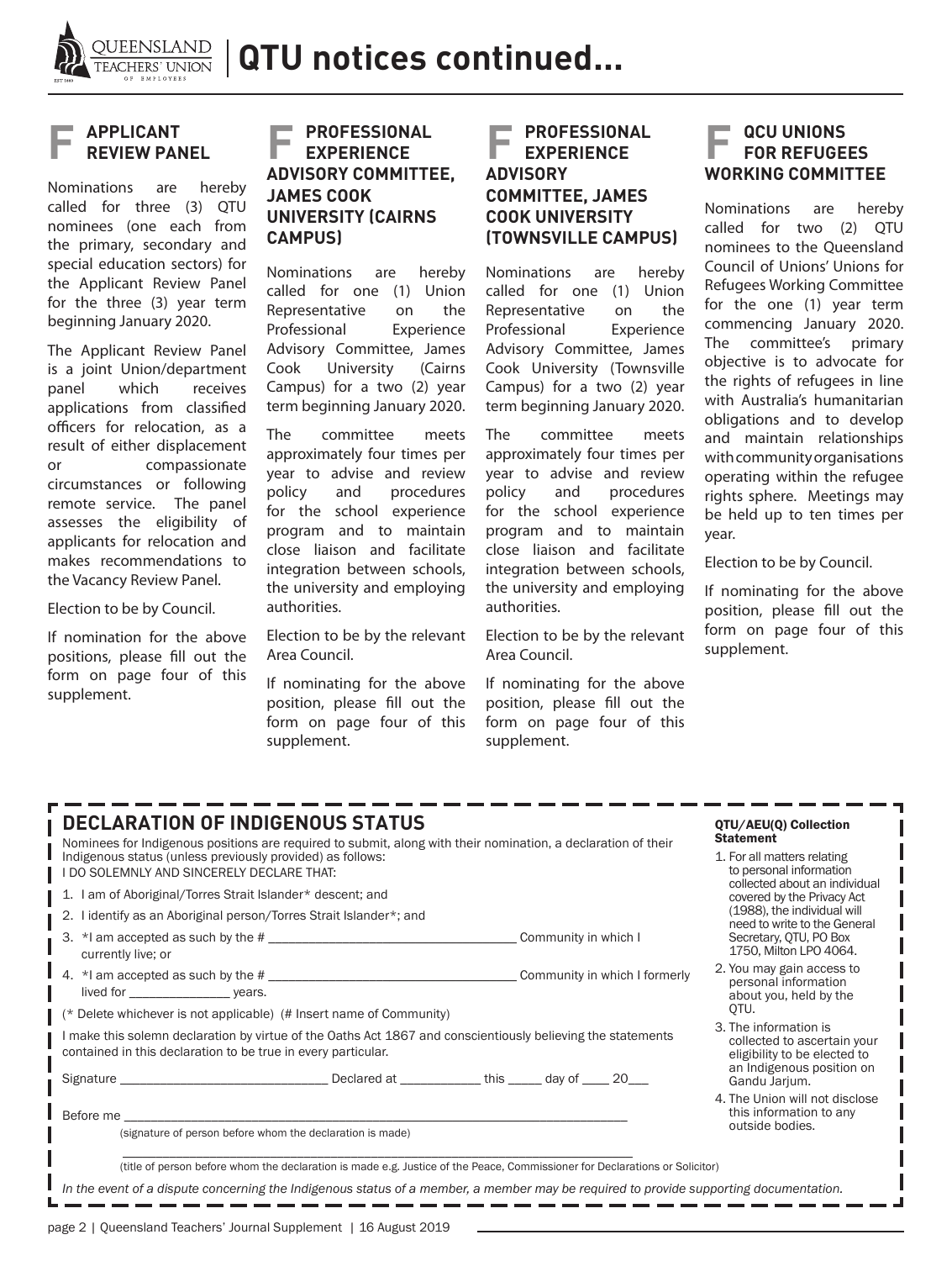#### **G QTU NOMINEES – PROMOTION SELECTION PANELS**

The QTU is represented by nominees on all promotion selection panels for classified teaching positions.

Members wishing to be considered for promotion panel nomination are invited to nominate by completing the form on page four of this supplement.

Upon receipt of nominations, advice will be sought from QTU branches on the suitability of nominees, prior to the final decision on endorsement by State Council.

#### **REMOTE AREA TEACHER EDUCATION PROGRAM (RATEP) MANAGEMENT COMMITTEE**

Nominations are hereby called for one (1) QTU nominee to the RATEP Management Committee, initially for a one (1) year term. DET partners with TNQ TAFE and JCU for this community based program, which aims to increase the number of qualified Indigenous teachers and paraprofessionals employed in Queensland schools. The committee meets three (3) times per year alternating between JCU Townsville and TNQ TAFE, Cairns. A QTU nominee has been included on the committee to provide advice and oversee the implementation of RATEP.

#### Election to be by Council.

If nominating for the above position, please fill out the form on page four of this supplement.

#### **E APPOINTMENTS COMMITTEE**

Nominations are hereby called for one (1) member of the Appointments Committee for the remainder of the three (3) year term ending May Council 2020 or such other term as determined by Council/Conference.

The Committee meets as required to consider the appointment of Officers of the Union. A nominee for a position on the Appointments Committee shall be a member of Council at the time of election.

Election to be by Council.

If nominating for the above position, please fill out the form on page four of this supplement.

# **E AWARDS COMMITTEE**

Nominations are hereby called for one (1) member of the Awards Committee for the remainder of the three (3) year term ending May Council 2020 or such other term as determined by Council/ Conference. The Committee makes recommendations to Council or Executive on nomination of members or former members for Australian honours, Life Membership of the QTU and QTU Service Awards. Nominees must be members of Council.

Election to be by Council.

If nominating for the above position, please fill out the form on page four of this supplement.

### **E GANDU JARJUM – ABORIGINAL AND TORRES STRAIT ISLANDER EDUCATION COMMITTEE**

Nominations are hereby called for the following members of Gandu Jarjum (the Aboriginal and Torres Strait Islander Education Committee) for the three remainder of the (3) year term ending on May Council 2020 or such other term as determined by Council/ Conference:

One (1) Sunshine Coast (inc Wide Bay).

Nominees for positions on Gandu Jarium will be required to submit, along with their nomination, a declaration of their indigenous status and may be required to submit supporting documentation in line with that approved and used by peak Indigenous councils (see form on page two of this supplement).

The Committee will meet at least four times a year. At least three of these meetings will be face to face, however at least one or more of these meetings may be held outside Brisbane subject to travel arrangements. Meetings will be held on a Friday, subject to paid leave for participants being available. Otherwise meetings of the Committee will be scheduled for weekends or other nonworking time. All other meetings of the Committee will be held via teleconference.

Election to be by Council.

If nominating for the above position, please fill out the form on page four of this supplement

#### **E WOMEN TEACHERS AND GIRLS EDUCATION COMMITTEE**

Nominations are hereby called for five (5) members of the Women Teachers and Girls Education Committee for the remainder of the three (3) year term ending May 2020 or such other term as determined by Council/Conference.

The Committee meets monthly after school hours at The Teachers' Building, Milton, to consider a range of issues affecting women teachers' working and industrial conditions, e.g. maternity leave, permanent part-time work, discrimination and women's training courses, and also to plan and implement the Biennial Women's Conference.

The Committee is also involved in developing policy in the area of gender equity, in particular the education of girls and boys.

Election to be by Council.

If nominating for the above position, please fill out the form on page four of this supplement.